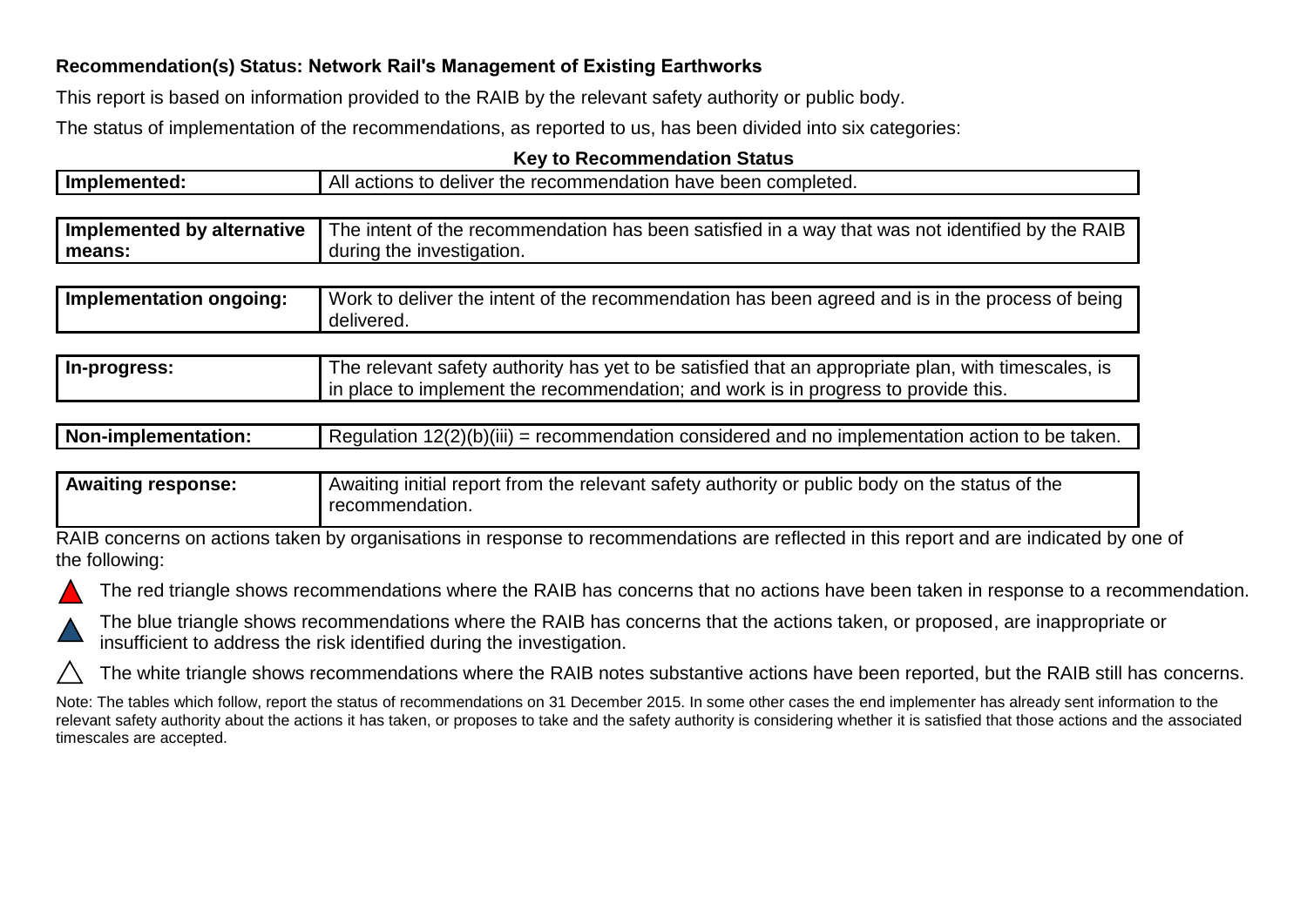| Number/ Date/ Report No/          |
|-----------------------------------|
| <b>Inv Title / Current Status</b> |

| 28/02/2008<br>25/2008<br>-1<br>Network Rail's Management of Existing<br>Earthworks<br>Status: Implemented |                                                     |         | Network Rail should conduct a study into the potential<br>contribution to the assessment and understanding of earthworks<br>risk from the following factors, and amend their processes as<br>appropriate to include any improvements identified:<br>a) the use of inspection intervals of one, five and ten years<br>(paragraph 97);<br>b) local maintenance staff not reporting all precursor earthworks<br>related defects - these may have rectification measures applied<br>locally without further reporting (paragraph 190);<br>c) lack of a process for maintenance staff to report earthworks<br>defects to the Territory Earthworks and Drainage Engineer<br>organisation to enable appropriate action to be taken (paragraph<br>$189$ :<br>d) track inspection staff not routinely looking over cutting<br>horizons (paragraph 137);                                                                                                                                                                                            | ORR is satisfied that Network Rail has a process in place that<br>broadly meets the requirements of this recommendation.<br>ORR proposes to take no further action unless they become<br>aware that the information provided becomes inaccurate. |
|-----------------------------------------------------------------------------------------------------------|-----------------------------------------------------|---------|-------------------------------------------------------------------------------------------------------------------------------------------------------------------------------------------------------------------------------------------------------------------------------------------------------------------------------------------------------------------------------------------------------------------------------------------------------------------------------------------------------------------------------------------------------------------------------------------------------------------------------------------------------------------------------------------------------------------------------------------------------------------------------------------------------------------------------------------------------------------------------------------------------------------------------------------------------------------------------------------------------------------------------------------|--------------------------------------------------------------------------------------------------------------------------------------------------------------------------------------------------------------------------------------------------|
|                                                                                                           |                                                     |         | e) a high focus by track inspection staff on track support areas<br>and particularly embankments to the detriment of other<br>earthworks elements (paragraph 138);<br>f) track maintenance staff not having the capability, knowledge<br>or time available to routinely inspect off-track issues - for<br>example water in neighbouring land (paragraph 138);<br>g) the potential for earthworks examiners to not observe all<br>relevant factors and indicators, because of the infrequent and<br>seasonal visits (paragraph 95);<br>h) the relative weighting attached to the risks from cuttings and<br>embankments in the Slope Stability Hazard Index algorithm -<br>and particularly in view of b), d),<br>e) above (paragraph 68);<br>i) the risk weighting attached to the operational consequence of<br>an earthworks failure (paragraph 88); and<br>j) the value of information sources used in other inspections and<br>whether this could be utilised in the reduction of risk from an<br>earthworks failure (paragraph 154). |                                                                                                                                                                                                                                                  |
| $\overline{2}$<br>Earthworks<br>Status: Implemented                                                       | 28/02/2008<br>Network Rail's Management of Existing | 25/2008 | Network Rail should review the best practice found in the<br>following areas during this investigation and include within their<br>procedures so that it is universally applied:<br>*maintenance of Territory Earthworks and Drainage Engineers<br>resource levels (paragraph 106);<br>*track maintenance staff briefings (paragraph 122);<br>* the reporting arrangements for earthworks problems<br>(paragraph 126); and<br>*communication systems between maintenance staff and<br>territory earthworks teams (paragraph 146).                                                                                                                                                                                                                                                                                                                                                                                                                                                                                                         | Network Rail has reported that it has taken actions in response<br>to this recommendation.<br>ORR proposes to take no further action unless they become<br>aware that the information provided becomes inaccurate.                               |